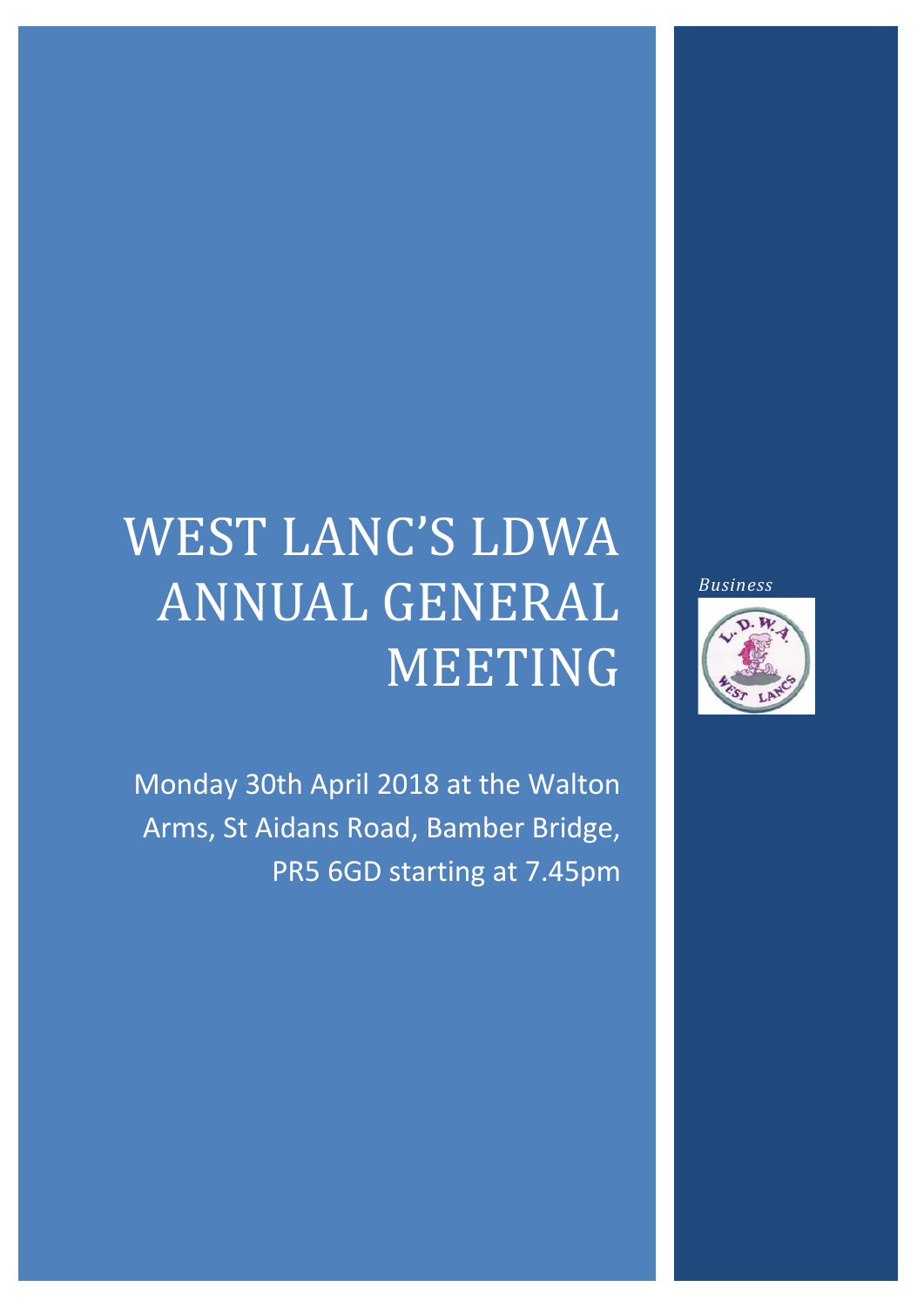# **Monday 10th April 2017 at Sea View**

Meeting opened 19.45 hrs Members Present 44

|                | Apologies: Steve Fagg and Pauline Edwards.                                                                                                                                                                                                                                                          |                |
|----------------|-----------------------------------------------------------------------------------------------------------------------------------------------------------------------------------------------------------------------------------------------------------------------------------------------------|----------------|
|                | A hotpot supper was served before the AGM                                                                                                                                                                                                                                                           |                |
|                | At 19:45 Chairman, John opened the meeting by welcoming everyone.                                                                                                                                                                                                                                   |                |
| $\mathbf{1}$   | Approve the minutes of the previous Annual General Meeting.                                                                                                                                                                                                                                         | <b>CARRIED</b> |
|                | Minutes of the 2016 AGM, which had been sent to members, were passed as a true<br>record.                                                                                                                                                                                                           |                |
|                | Proposed by Stan Bradshaw                                                                                                                                                                                                                                                                           |                |
|                | Seconded by Arthur Roberts                                                                                                                                                                                                                                                                          |                |
|                | <b>Maters arising: None</b>                                                                                                                                                                                                                                                                         |                |
| $\overline{2}$ | <b>Annual Reports of the Committee</b>                                                                                                                                                                                                                                                              |                |
|                | The Chairman's, Secretary's, Challenge Walks Organiser's & Walks Secretary's reports<br>were circulated to members prior to the meeting for their perusal.                                                                                                                                          |                |
|                | The Secretary, Challenge Walks Organiser & Walks Secretary briefly went through their<br>reports.                                                                                                                                                                                                   |                |
|                | In the Secretary's report under communication, Karen was again questioned about the<br>possibility of providing contact details of primary active members who attend walks<br>regularly, so that certain members can contact other members directly.                                                |                |
|                | A second question was; could all active primary members not be asked for their<br>agreement to have their contact details placed on a list for circulation.                                                                                                                                         |                |
|                | It was explained that this was not possible due to Data Protection, however, it was<br>emphasised that members should be encouraged to exchange their own personal details<br>whilst on walks.                                                                                                      |                |
|                | The Challenge Walks Organiser was asked if we would have to go through the procedure<br>of seeking permission from Natural England to run the Amble in the future. Ian explained<br>that this would not be necessary as Natural England had given permission for us to run<br>the event every year. |                |
|                | The Equipment Officers report was delivered on the night. Mike thanked Dave and Sheila<br>for drying out all the equipment after the event. He is to sort out all the excess<br>equipment that is out of date and not used. First aid kits are to be purchased. No<br>questions were asked.         |                |
| 3              | <b>Annual Statement of Accounts</b>                                                                                                                                                                                                                                                                 |                |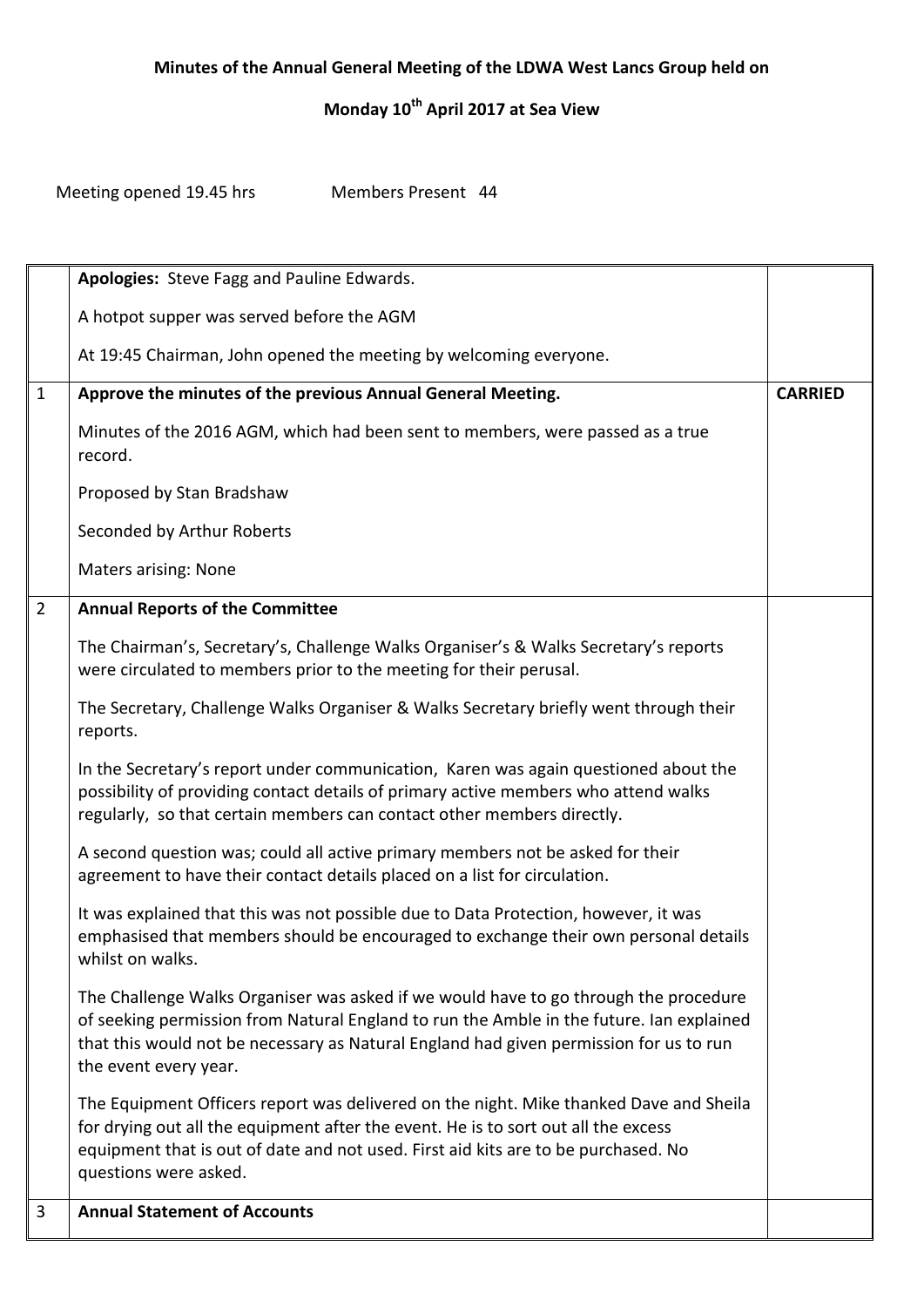|   | The annual statement of accounts was circulated to members prior to the meeting for<br>their perusal.                                                                                                                                                                                                                                                                                                                                                                                                                                                                                                                                                                                                                                |                |
|---|--------------------------------------------------------------------------------------------------------------------------------------------------------------------------------------------------------------------------------------------------------------------------------------------------------------------------------------------------------------------------------------------------------------------------------------------------------------------------------------------------------------------------------------------------------------------------------------------------------------------------------------------------------------------------------------------------------------------------------------|----------------|
|   | The annual statement of accounts had been approved by Peter Lomax.                                                                                                                                                                                                                                                                                                                                                                                                                                                                                                                                                                                                                                                                   | <b>CARRIED</b> |
|   | The treasurer was asked to clarify credits against debits which she did.                                                                                                                                                                                                                                                                                                                                                                                                                                                                                                                                                                                                                                                             |                |
|   | For completeness, the accounts were proposed by Stan Bradshaw and seconded by David<br>Whittaker.                                                                                                                                                                                                                                                                                                                                                                                                                                                                                                                                                                                                                                    |                |
| 4 | Appoint an independent examiner of the financial accounts                                                                                                                                                                                                                                                                                                                                                                                                                                                                                                                                                                                                                                                                            | <b>CARRIED</b> |
|   | Peter Lomax was appointed as independent examiner of the financial accounts for<br>2017/18                                                                                                                                                                                                                                                                                                                                                                                                                                                                                                                                                                                                                                           |                |
|   | Proposed by John Evenden                                                                                                                                                                                                                                                                                                                                                                                                                                                                                                                                                                                                                                                                                                             |                |
|   | Seconded by Ian Wardle                                                                                                                                                                                                                                                                                                                                                                                                                                                                                                                                                                                                                                                                                                               |                |
| 5 | Discuss and consider any properly submitted motion                                                                                                                                                                                                                                                                                                                                                                                                                                                                                                                                                                                                                                                                                   |                |
|   | There was one properly submitted motion;                                                                                                                                                                                                                                                                                                                                                                                                                                                                                                                                                                                                                                                                                             |                |
|   | I propose that West Lancashire LDWA authorise purchase of a club 'laptop'. This<br>$\bullet$<br>laptop is proposed to be held by the Secretary of the club and be used for club<br>business. In addition the laptop will be a means for consolidation of all club<br>archived data that would be useful for future use in pursuance of club business<br>and publicity. It is suggested that a budget of up to £1000 be sufficient as the<br>device should have a use for a minimum of 5 years. In addition to the laptop and<br>within the budget, card storage should be purchased for use in backing up<br>archived data. Finally the laptop should be the default device for any member<br>presentation's via the club projector. |                |
|   | Proposed by John Evenden                                                                                                                                                                                                                                                                                                                                                                                                                                                                                                                                                                                                                                                                                                             |                |
|   | Seconded by Jeff Parr                                                                                                                                                                                                                                                                                                                                                                                                                                                                                                                                                                                                                                                                                                                |                |
|   | Following a discussion it was apparent that whilst members were in agreement that a<br>laptop be purchased it was felt that the budget costing of £1,000 seemed rather high.                                                                                                                                                                                                                                                                                                                                                                                                                                                                                                                                                         |                |
|   | It was voted unanimously that West Lancashire LDWA should purchase a club 'laptop'.                                                                                                                                                                                                                                                                                                                                                                                                                                                                                                                                                                                                                                                  |                |
|   | It was voted unanimously that the costing should be investigated more thoroughly and<br>options be brought to a group meeting.                                                                                                                                                                                                                                                                                                                                                                                                                                                                                                                                                                                                       |                |
|   | Motions Agreed by the Committee 2016-17                                                                                                                                                                                                                                                                                                                                                                                                                                                                                                                                                                                                                                                                                              |                |
|   | All 48 decisions made by the Committee had been circulated to members.                                                                                                                                                                                                                                                                                                                                                                                                                                                                                                                                                                                                                                                               | <b>CARRIED</b> |
|   | <b>Motions submitted by Stan Bradshaw</b>                                                                                                                                                                                                                                                                                                                                                                                                                                                                                                                                                                                                                                                                                            |                |
|   | At all times dogs on walks should be kept on a short lead.<br>$\bullet$                                                                                                                                                                                                                                                                                                                                                                                                                                                                                                                                                                                                                                                              |                |
|   | The Pudding Plod should be held again this year and be subsidised by the group,<br>$\bullet$<br>with each member attending paying a nominal £10 towards the cost of the meal.                                                                                                                                                                                                                                                                                                                                                                                                                                                                                                                                                        |                |
|   | The cost of coach hire used by the group on multi stage walks be paid for out of<br>٠<br>group funds.                                                                                                                                                                                                                                                                                                                                                                                                                                                                                                                                                                                                                                |                |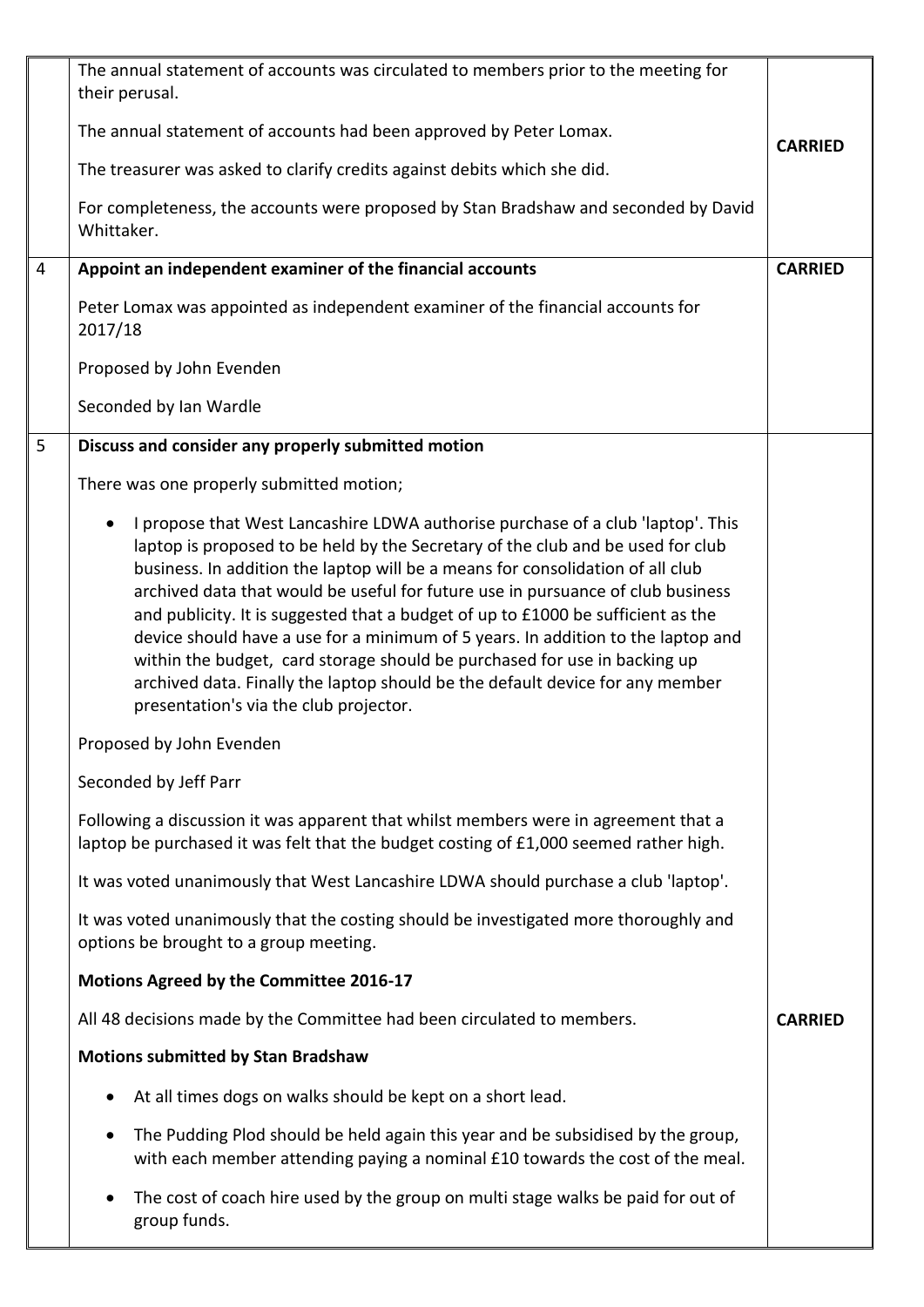| $\overline{7}$ | Meeting closed 20.45                                                                                                                                                                                                                                                                               |                         |                |  |  |
|----------------|----------------------------------------------------------------------------------------------------------------------------------------------------------------------------------------------------------------------------------------------------------------------------------------------------|-------------------------|----------------|--|--|
|                |                                                                                                                                                                                                                                                                                                    |                         |                |  |  |
|                | Proposed by Doreen Viney and seconded by Jean<br><b>Bobker</b>                                                                                                                                                                                                                                     |                         | <b>CARRIED</b> |  |  |
|                | Web Master                                                                                                                                                                                                                                                                                         |                         |                |  |  |
|                | Proposed by Stan Bradshaw and seconded by Ken<br>Peaks                                                                                                                                                                                                                                             | Ian Wardle              | <b>CARRIED</b> |  |  |
|                | <b>Committee Post</b>                                                                                                                                                                                                                                                                              | No nominations received |                |  |  |
|                | <b>Committee Post</b>                                                                                                                                                                                                                                                                              | Glyn Watson             |                |  |  |
|                | <b>Committee Post</b>                                                                                                                                                                                                                                                                              | Doreen Viney            |                |  |  |
|                | <b>Walks Secretary</b>                                                                                                                                                                                                                                                                             | Dave Whittaker          |                |  |  |
|                | Challenge Walks Organiser                                                                                                                                                                                                                                                                          | Ian Wardle              |                |  |  |
|                | <b>Equipment Officer</b>                                                                                                                                                                                                                                                                           | Mike Motley             |                |  |  |
|                | Treasurer                                                                                                                                                                                                                                                                                          | Jaqui Peaks             |                |  |  |
|                | Secretary                                                                                                                                                                                                                                                                                          | Karen Wardle            |                |  |  |
|                | Chair                                                                                                                                                                                                                                                                                              | John Evenden            |                |  |  |
|                | committee members agreed to stand again.                                                                                                                                                                                                                                                           |                         |                |  |  |
|                | There were no nominees for the committee so existing                                                                                                                                                                                                                                               |                         |                |  |  |
| 6              | <b>Election of committee</b>                                                                                                                                                                                                                                                                       |                         |                |  |  |
|                | It was decided that to promote transparency Committee meeting dates and the agenda<br>would be circulated to members prior to the meeting. This would provide members the<br>opportunity to put forward any questions or views prior to the committee meeting so<br>that they would be considered. |                         |                |  |  |
|                | This brought about further discussion in how decisions are being made by the Committee<br>so that they are representative of the group as a whole.                                                                                                                                                 |                         |                |  |  |
|                | John thanked Stan for his motions and went on to explain that these had all been agreed<br>by the Committee, so they did not need to be approved again.                                                                                                                                            |                         |                |  |  |
|                | The entry fee for members should be reduced to £8 and the entry fee for non-<br>$\bullet$<br>members be increased to £10.                                                                                                                                                                          |                         |                |  |  |
|                | The group should continue to have Mountain Rescue and Air Ambulance as our<br>$\bullet$<br>nominated charities.                                                                                                                                                                                    |                         |                |  |  |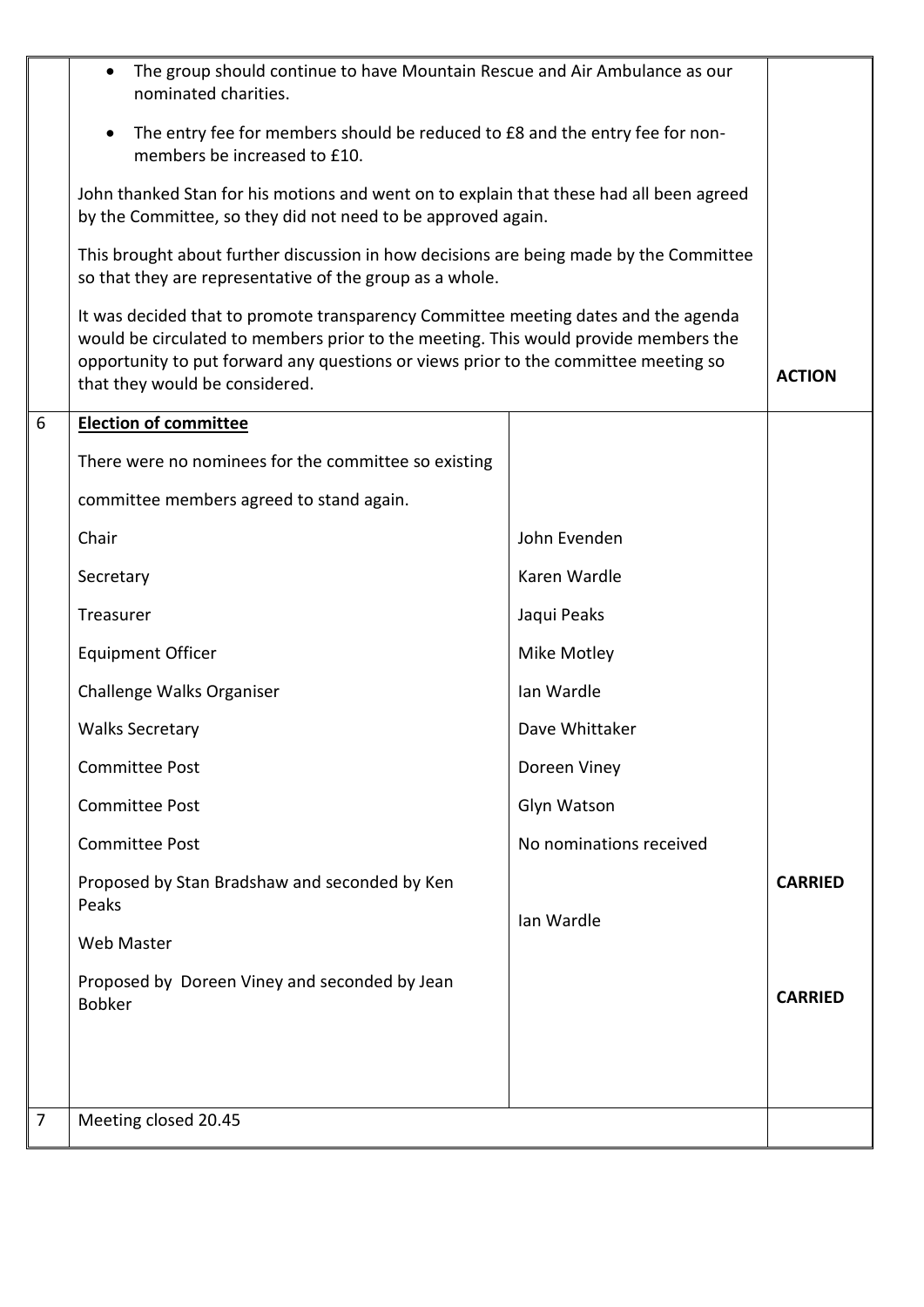# **Annual Report of the Committee**

#### **Chairman's Report**

Two years have passed since being Chairman, a statutory position required by our constitution.

I would like to thank all members, officers and committee for their hard work and support. The club is well supported particularly the circa 10 mile Tuesday walks (thanks to Sue Faggs), and other walks providing opportunities for longer distance.

The Amble is a great success and, now our only annual event, has developed year on year. Thanks Karen and Ian Wardle. The organisers require your support and help, so keep the  $9<sup>th</sup>$  February 2019 free. A special thanks to Mike for giving us storage space and transport provision. The Amble is the only form of income for the club which enables us to subsidise the Plod, Tea Walks, travel costs etc.

This year our long distance walk, The Lancashire Way is 291 miles, our aim is to complete the southern loop with a possibility of the central loop later in the year. A special thanks to Neil Harwood for comprising the walk.

This being our 40<sup>th</sup> Anniversary Year sees several past challenge walks revisited, culminating with a Celebration Day to be held at Brindle Village Hall on  $18<sup>th</sup>$  August 2018 – another date for your diaries.

Thanks to all for your support during the year – here's to another year of enjoyable walking.

John Evenden

#### **Secretary's Report**

This has been my second year as secretary. As far as I know there is not a job description for the role! The club is striving for more transparency, in that notes of the meetings and committee meeting minutes are now readily available on the website. Two meetings in the next year are open meetings for members to attend committee meetings and hopefully will become committee members in the future. There is new data protection legislation due at the end of May, regardless of Brexit, this is another new rule from Brussels. Watch this space. The club needs to develop some enthusiasm in how to keep all members interested. My personal view, having seen so many back issues of Strider, plus the club's old newsletter, historically there has been a vibrant social aspect to this club. Members used to combine walking weekends with accommodation and even a mini bus. I would like members to consider how to ignite this into a social/long distance walking club. I am sure this would attract new members, particularly if it combines perhaps some Wainwrights or something similar with a weekend away. Other clubs are successful with this and if anyone wants to be social secretary they would have my support.

#### **Membership**

To date we have 400 (353) Members made up of 187 (157) Primary members and 213 (196) Associate members. 31 have joined in 2018 of which 13 are primary members.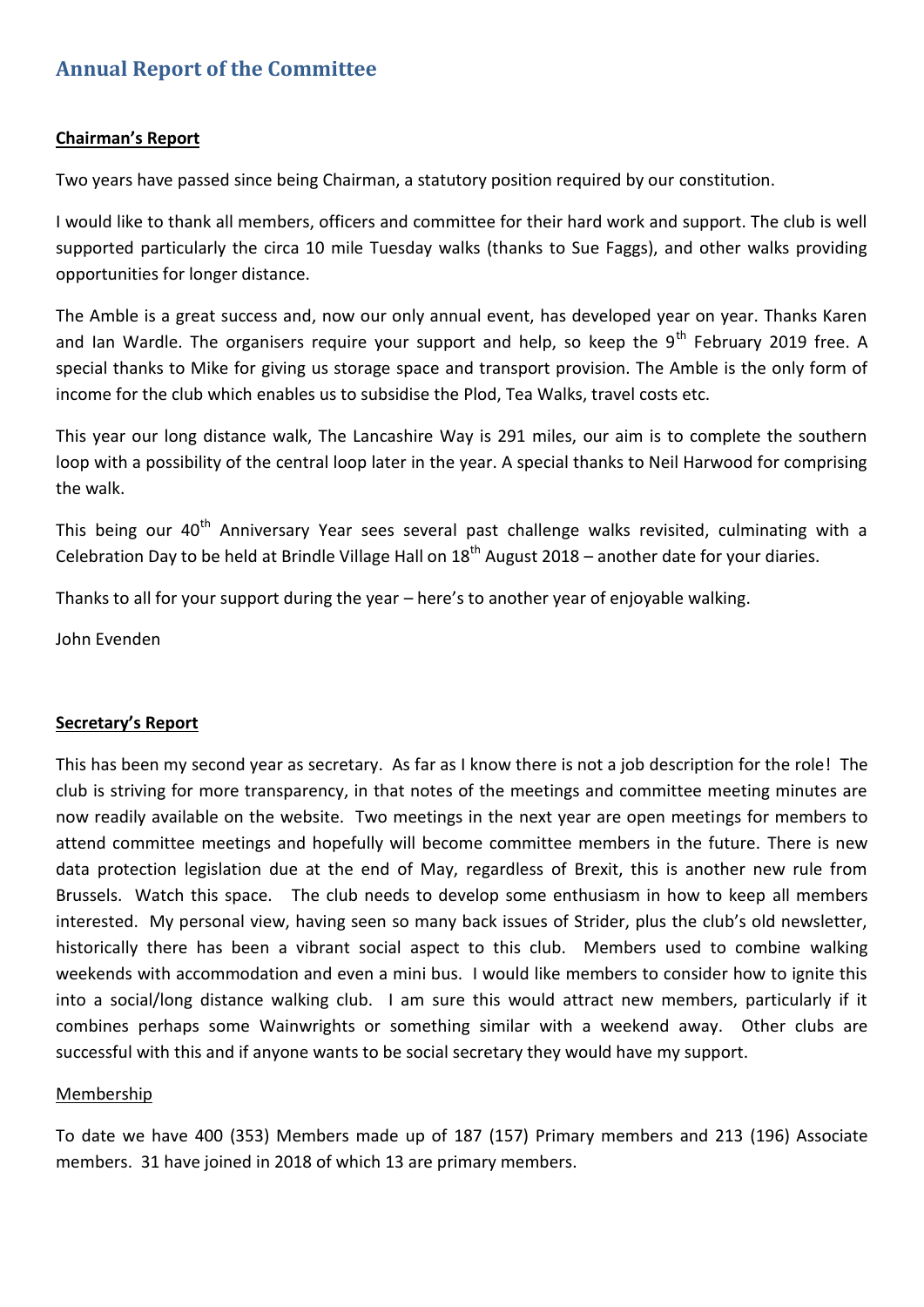# History of the group and 40<sup>th</sup> Anniversary

This year we have begun to compile the history of the club, a few members have sent interesting articles which Ian is presently uploading onto our website. Like last year I feel that the history of the club is so important as it charts how well the club has evolved over time. However, with numbers this year falling on the 100, I think we should all be aware of how difficult it is to convert our membership into active long distance walkers.

40<sup>th</sup> Anniversary on the 18<sup>th</sup> August 2018 at Brindle village hall, between 4 and 9pm is hopefully a time for old and new members to reflect on the past. There will be a memory table, quiz and slide show. Frank is going to give a talk on his walking history and there will be some background music. The idea is to provide an environment for people to talk easily, i.e. no loud music. A buffet and bar is available, with the club paying for the buffet.

Dates for the commemorative walks are as follows:

May 12th Sirloin Stroll (from 1989) led by Jaqui

June 2<sup>nd</sup> Barbon led by Ian & Karen

July 7<sup>th</sup> Wide Awake Walk led by Doreen

August 18<sup>th</sup> Walk to be decided from Brindle village hall (Ian and Karen)

### **Communication**

It would be good to see more members signing up to the club's closed Facebook page, which I feel could be utilised for information like car sharing in the future.

Thanks must go to all those who lead walks, write reports and take photo's for us all to enjoy on the website.

Karen (Secretary)

## **Annual Statement of Accounts**

To be circulated later

## **Equipment Officer Report**

Mike will present on the night.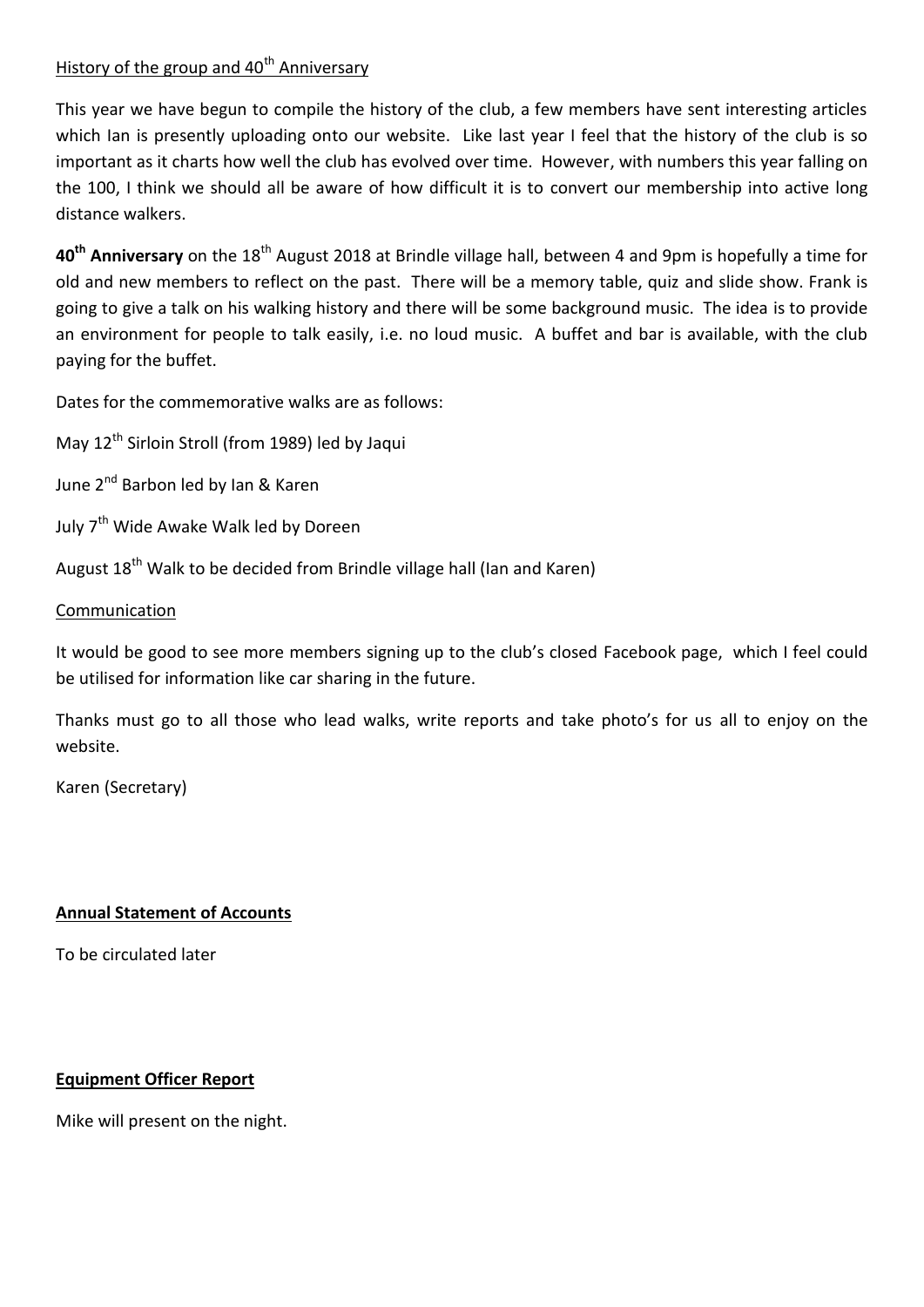### **Challenge Walks Organiser Report**

This year we only ran one event the Amble 2018

The Anglezarke Amble 2018 figures were again very healthy.

#### **Summary of figures**

There were 357 (10 on the day) (339 last year) entrants this year broken down as follows; Starters on long route 196 (149 last year) Starters on short route 98 (145 last year) Total 294 (Last year 295) The Red Rose 50 has had no impact on the Amble. Nonstarters 63 (45 last year) Runners 102 (71 last year) None LDWA members 198 (200 last year)

137 nonmember walkers

As in previous years the Amble again attracted many non LDWA members. The increase in charge from £9.00 to £12.00 did not detract non LDWA members many of which were youngsters. If only we could get them to be members!

The registration time for runners at 8.00am worked well easing congestion of the hall and made the registration process easier. There was positive feedback from runners.

Having the data protection agreement signed as part of the application form was much better. Only one person queried this process.

The waterproof paper was invaluable. Checkpoints were well managed as was the kitchen.

We had a number of people say how much they enjoyed the event and commented on how well organised it was and how good the food was.

Both Mountain Rescue and Raynet were invaluable again.

The Hall, Raynet and Mountain Rescue have been booked for next year's event on **Saturday 9th February 2019**

#### **Summary**

The Anglezarke Amble continues to be a very popular event. As the higher entry charge for non-members did not affect numbers I propose that we charge the same again in 2019 the entry charges for LDWA members would be £9 and £12 for non LDWA members.

Finally, I would like to thank all those who helped out for their commitment to the events, particularly new members who stepped into the breach for the first time.

Ian (Challenge Walks Organiser)